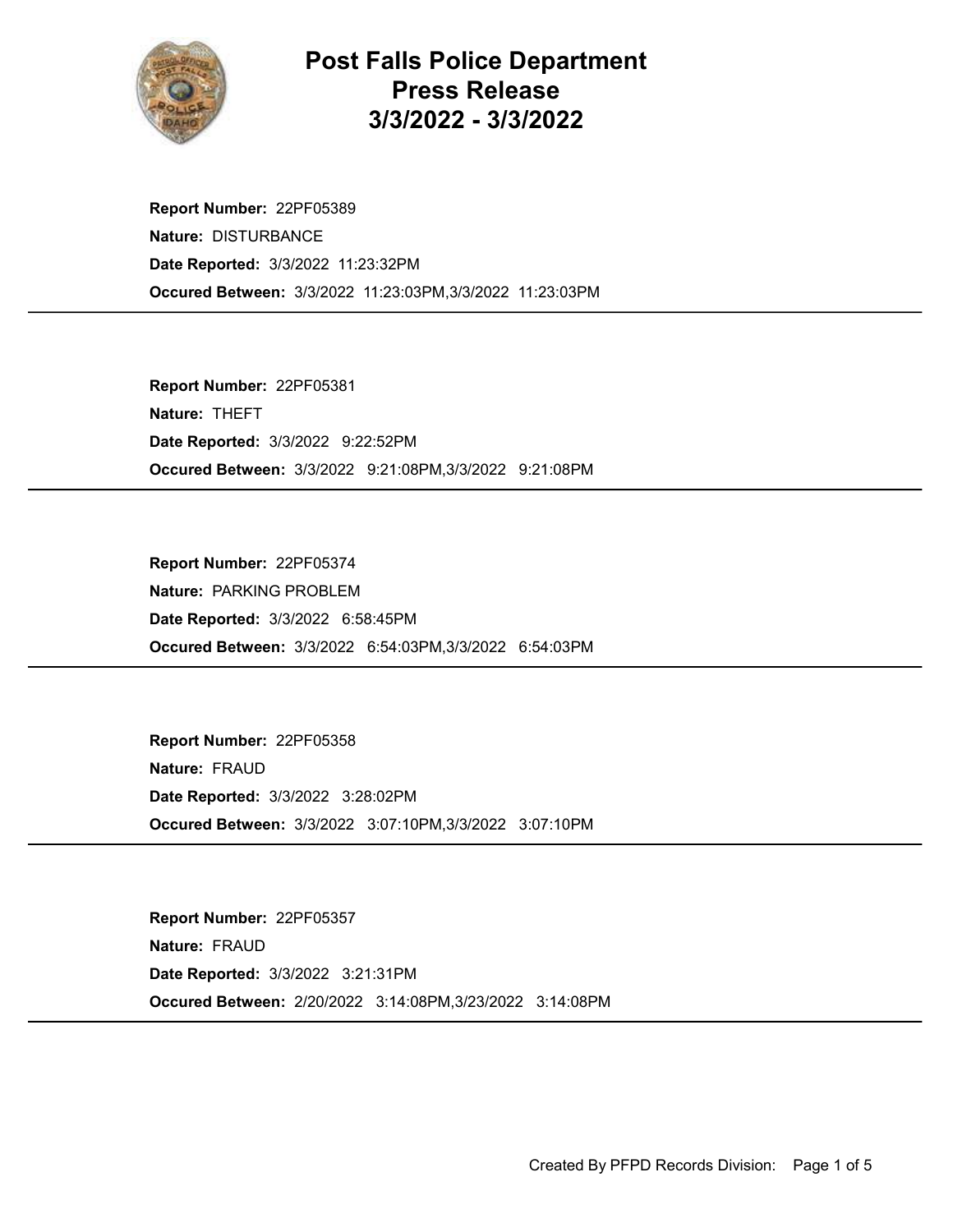Occured Between: 9/1/2021 12:00:00PM,2/28/2022 12:00:00PM Report Number: 22PF05355 Nature: STALKING Date Reported: 3/3/2022 2:54:09PM

Occured Between: 3/3/2022 2:10:00PM,3/3/2022 2:10:00PM Report Number: 22PF05349 Nature: FRAUD Date Reported: 3/3/2022 2:15:13PM

Occured Between: 3/3/2022 1:24:32PM,3/3/2022 1:24:32PM Report Number: 22PF05347 Nature: SEX OFFENSE Date Reported: 3/3/2022 1:30:22PM

Occured Between: 3/3/2022 1:12:00PM,3/3/2022 1:12:23PM Report Number: 22PF05344 Nature: UNWANTED PERSON Date Reported: 3/3/2022 1:14:06PM

Occured Between: 3/3/2022 1:03:23PM,3/3/2022 1:03:23PM Report Number: 22PF05342 Nature: SUSPICIOUS Date Reported: 3/3/2022 1:06:43PM

Occured Between: 3/3/2022 12:13:28PM,3/3/2022 12:13:28PM Report Number: 22PF05338 Nature: ACCIDENT PD Date Reported: 3/3/2022 12:15:39PM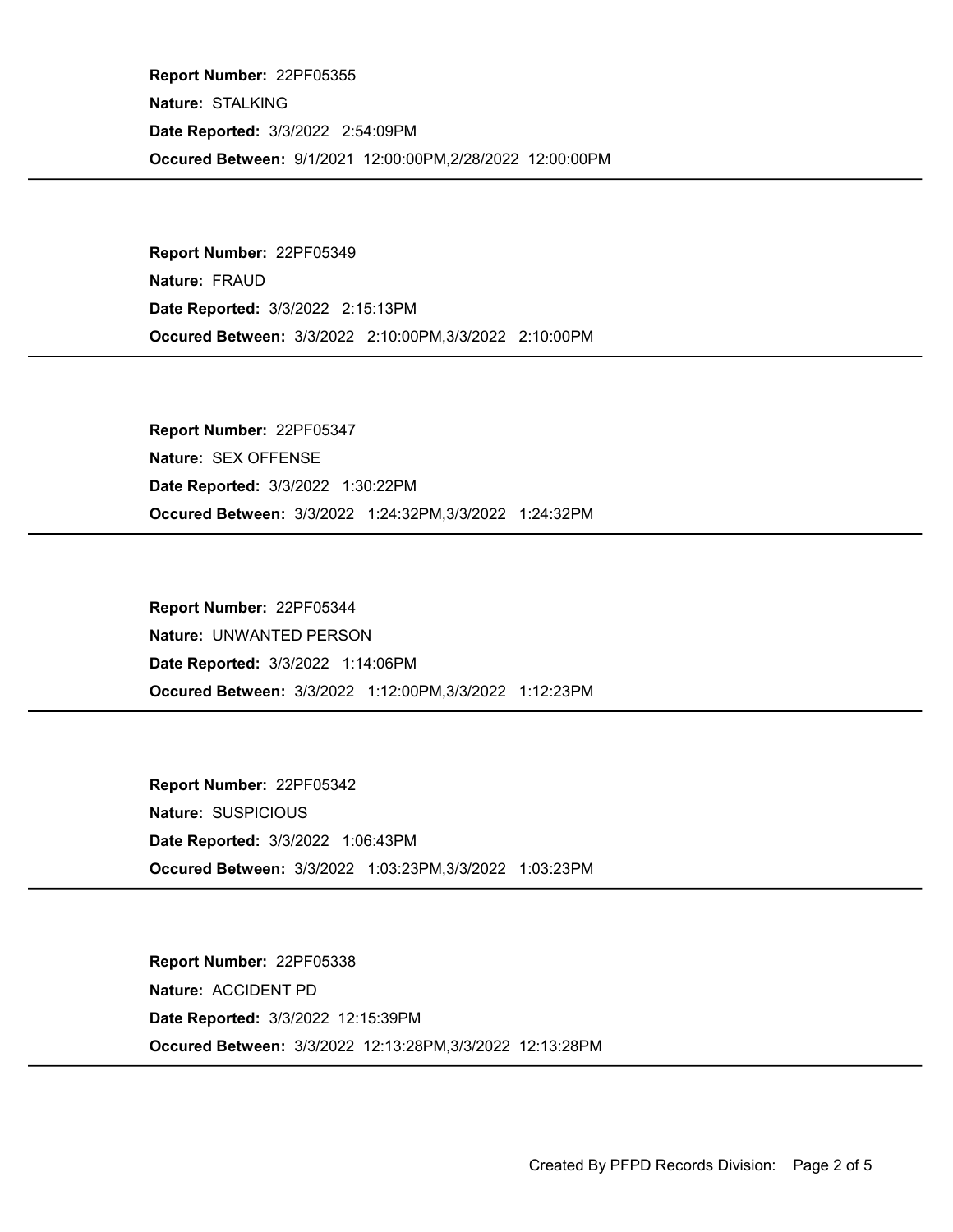Occured Between: 3/3/2022 10:13:08AM,3/3/2022 10:13:08AM Report Number: 22PF05329 Nature: ABANDONED VEHIC Date Reported: 3/3/2022 10:14:59AM

Occured Between: 3/3/2022 9:41:02AM,3/3/2022 9:41:02AM Report Number: 22PF05322 Nature: FOUND PROPERTY Date Reported: 3/3/2022 9:41:59AM

Occured Between: 3/3/2022 2:31:06AM,3/3/2022 2:31:06AM Report Number: 22PF05294 Nature: SEX OFFENSE Date Reported: 3/3/2022 2:33:09AM

Occured Between: 3/3/2022 2:09:12AM,3/3/2022 2:09:12AM Report Number: 22PF05289 Nature: BATTERY Date Reported: 3/3/2022 2:11:53AM

Occured Between: 3/3/2022 1:50:42AM,3/3/2022 1:50:42AM Report Number: 22PF05280 Nature: AGENCY ASSIST Date Reported: 3/3/2022 1:53:00AM

Occured Between: 3/3/2022 1:42:24AM,3/3/2022 1:42:24AM Report Number: 22PF05274 Nature: RUNAWAY JUVENIL Date Reported: 3/3/2022 1:44:09AM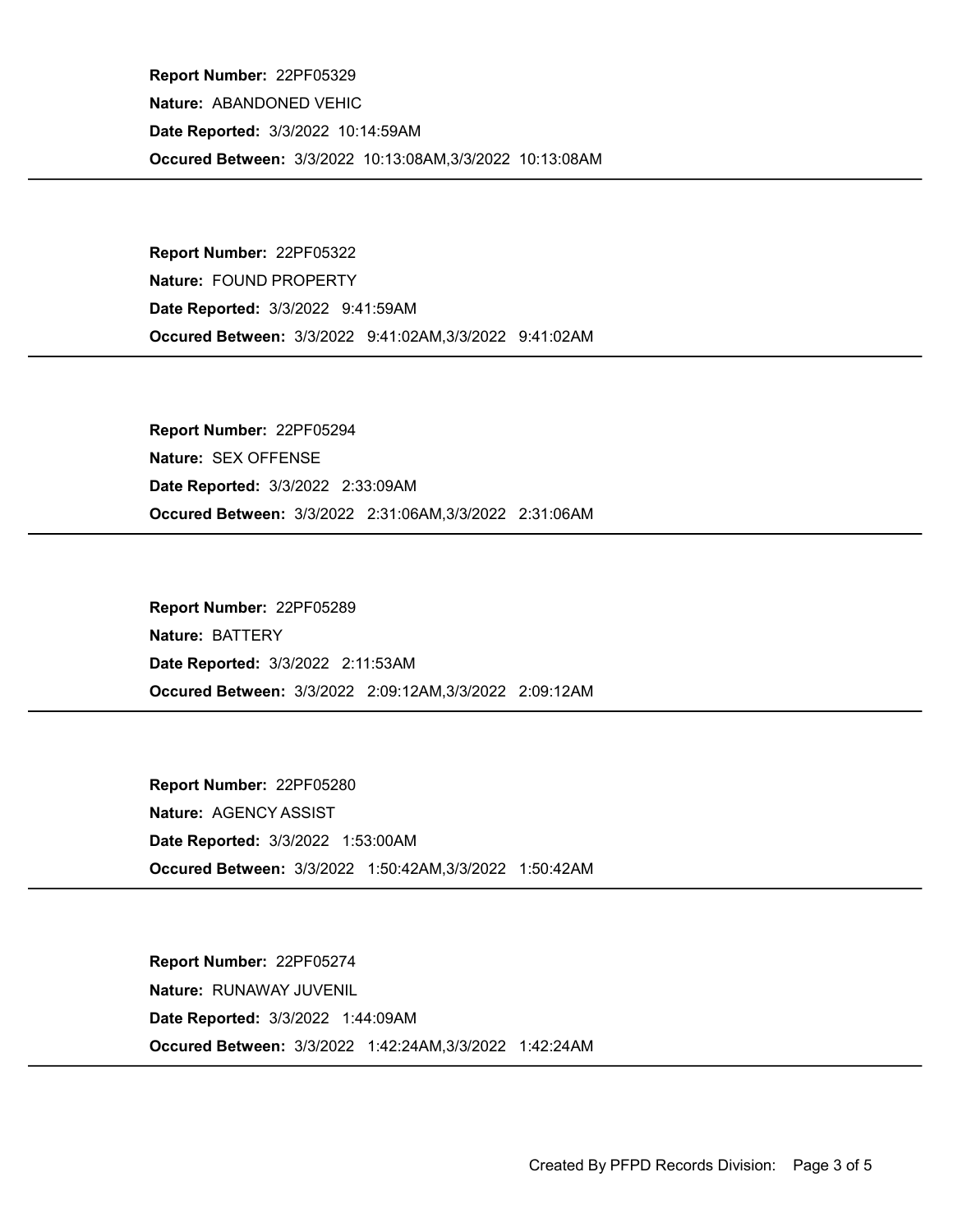Occured Between: 3/3/2022 1:17:00AM,3/3/2022 1:17:00AM Report Number: 22PF05266 Nature: SHOPLIFTER Date Reported: 3/3/2022 1:18:53AM

Occured Between: 3/3/2022 1:12:01AM,3/3/2022 1:12:01AM Report Number: 22PF05264 Nature: ACCIDENT H&R Date Reported: 3/3/2022 1:14:52AM

Occured Between: 3/3/2022 12:59:37AM,3/3/2022 12:59:37AM Report Number: 22PF05260 Nature: DVA VIOLATION Date Reported: 3/3/2022 1:02:45AM

Occured Between: 5/10/2021 12:00:00AM,3/2/2022 3:34:00PM Report Number: 22PF05259 Nature: AGENCY ASSIST Date Reported: 3/3/2022 12:59:01AM

Occured Between: 3/3/2022 12:54:26AM,3/3/2022 12:54:26AM Report Number: 22PF05258 Nature: FOUND CHILD Date Reported: 3/3/2022 12:55:34AM

Occured Between: 3/2/2022 3:23:00PM,3/2/2022 3:23:00PM Report Number: 22PF05256 Nature: ACCIDENT PD Date Reported: 3/3/2022 12:52:59AM